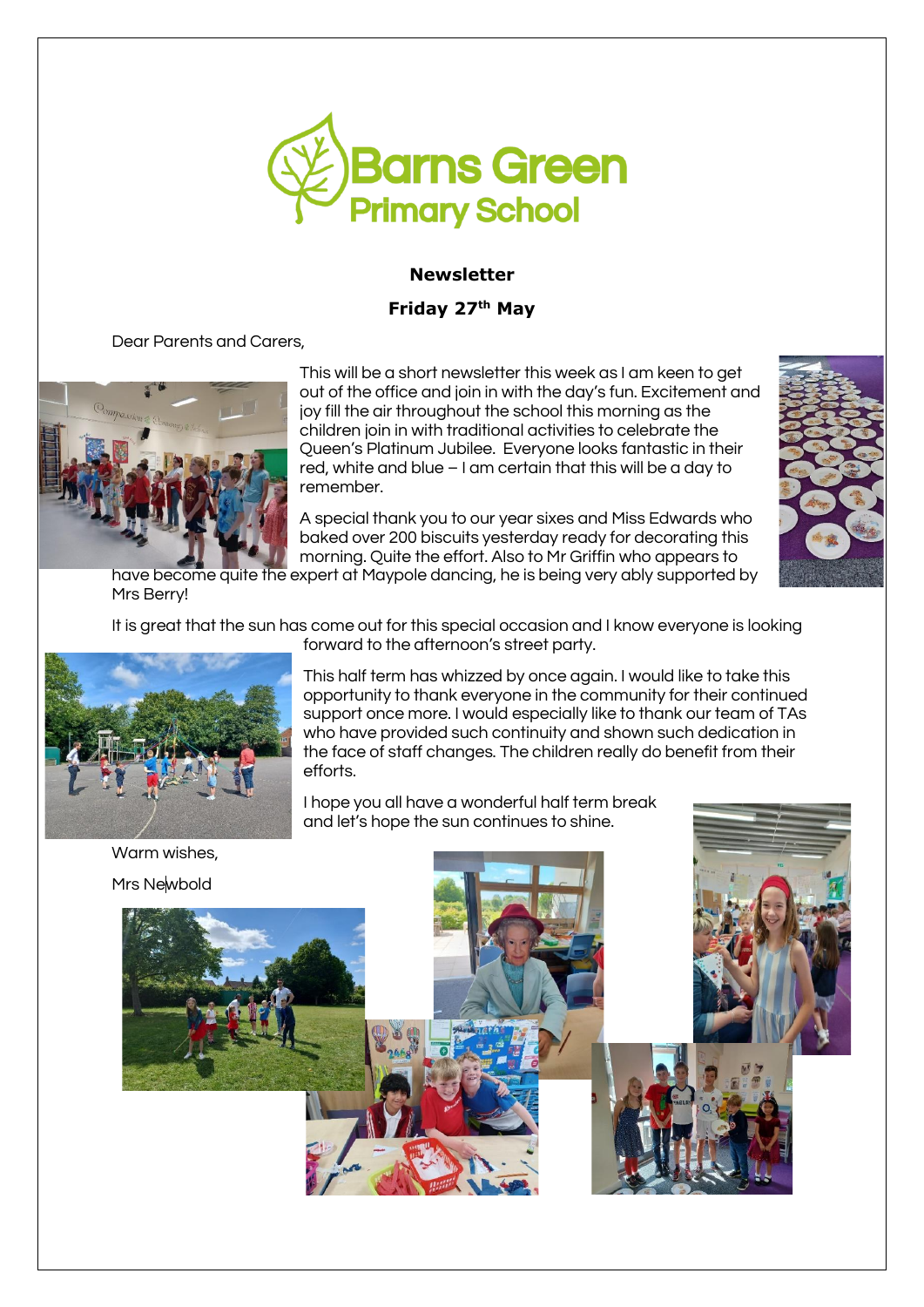## **Jumpers**

Please make sure all jumpers and school uniform are clearly named. Could you also check the uniform at home to ensure that you have the correct items.

## Term time holidays

We have been allowing a degree of flexibility following on from the disruption caused to holiday bookings due to Covid, and we will not be making referrals for fines for unauthorised absences this academic year. From September we will be following Government guidance and taking a stricter approach.

## Cancellation of school hot lunches for Sports Day – Dormouse and Hedgehog

We have only had one response to this so far. If your child will be having a picnic, please let us know, as otherwise we will be ordering over 50 meals that may be wasted, which seems like a great pity.

## PGL – Year 5+6

Thank you to those of you who have returned their Consent and Code of Conduct forms. The deadline for this was today. Please return them by the 6<sup>th</sup> June at the latest. Some parents have only returned the Consent form, the Code of Conduct form is at the back of the trip booklet. Please return this too, if you haven't already.



## PTA News Update

There's still time to buy a balloon and take part in the Barns Green Balloon Bonanza! Virtual balloons will be "launched" online at 12pm on 2<sup>nd</sup> June from Westminster Abbey to celebrate the Queen's Platinum Jubilee. All funds raised go directly back to the school, and you could even win £500 if your balloon travels the furthest! Please follow this link<https://ecoracing.co/user/page/2242> or go to ecoracing.co and search for *Barns Green* to join in. A balloon costs £4 and you can enter as many as you like. Balloons can also be gifted, so please share with your friends and family.



Thank you as always for supporting our second hand uniform sale this week. We're very pleased to announce we have a very lovely new volunteer who has

agreed to take over the running of our second hand uniform Facebook page, so please keep a look out for new stock level updates after half term.

Plans are now underway for the Mini Summer Fete, on 8<sup>th</sup> July straight after School, lots more details to follow soon, including all the ways you can get involved. This will be an event for the whole family, so please 'save the date'.

Many thank as always for your ongoing support.